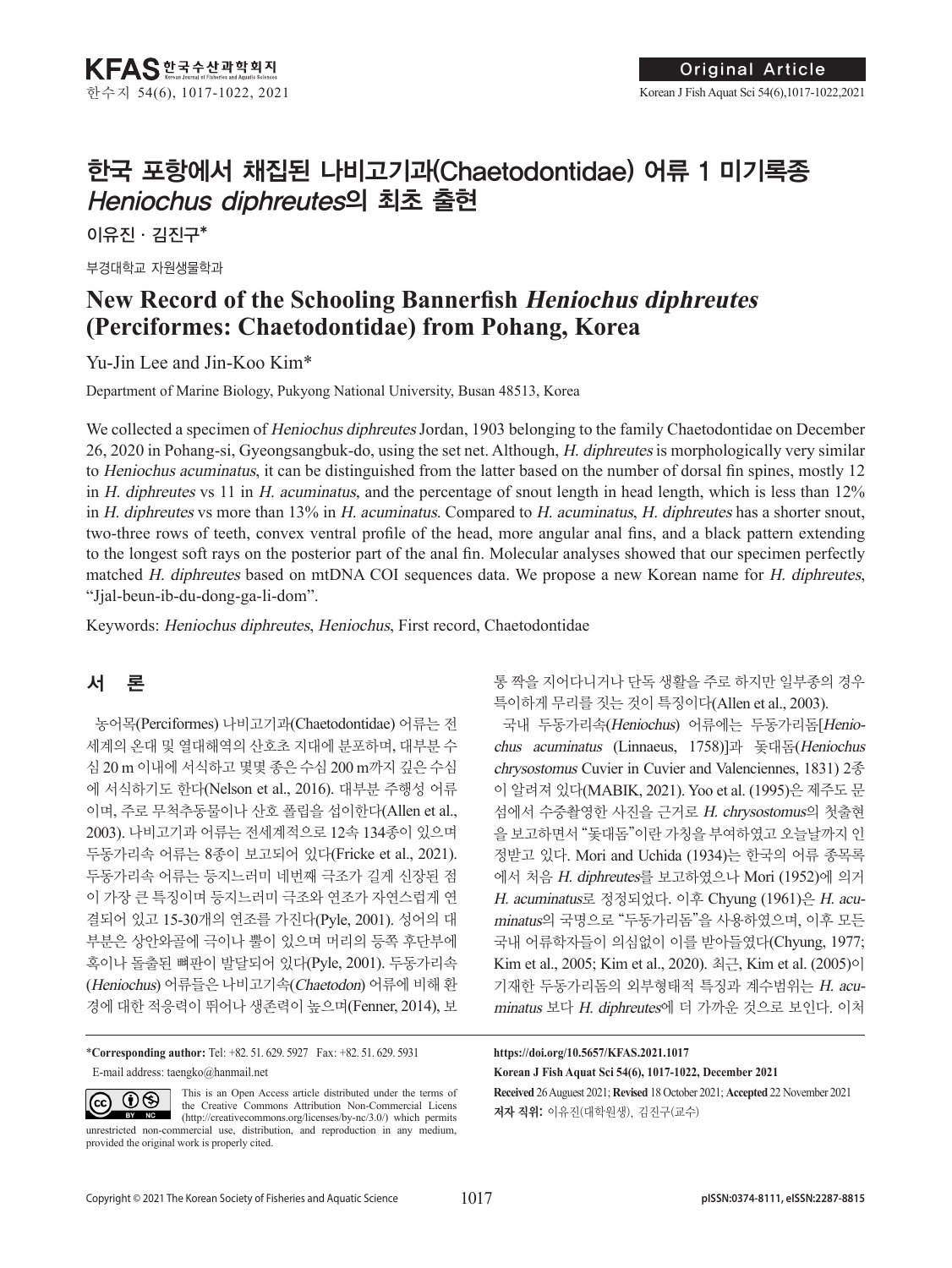럼 본종은 근연종으로 알려진 두동가리돔과 형태적으로 매우 유사한 형태를 띠고 있어 오동정 가능성이 높기 때문에 상세한 비교가 필요하다. 본 연구는 2020년 12월 26일 우리나라 경상 북도 포항시 구룡포에서 채집된 두동가리속 어류 1개체의 형태 특징 및 분자분석 결과를 자세히 기술하고 새로운 국명을 제안 하고자 한다.

## 재료 및 방법

본 연구는 2020년 12월 26일 우리나라 경상북도 포항(36° 07'05.05"N, 129° 34'26.34"E) 앞바다의 수심 30-50 m에 설 치된 정치망에서 어획된 나비고기과 어류 1개체를 대상으로 형태 및 분자 분석을 진행하였다. 비교표본으로 Heniochus diphreutes (KAUM-I 120204; Kagoshima University, Kagoshima, Japan) 1개체, H. acuminatus 3개체(HUMZ 219136; Hokkaido University, Hokkaido, Japan; PKU 10089; PKU 9667; Pukyong National University, Busan, Korea)를 이용 하였다. H. diphreutes의 경우 2018년 9월 11일 일본 가고시마 Uchinoura bay에서 정치망을 이용하여 채집하였으며 H. acuminatus는 각각 2013년 6월 28일 일본 이토만항, 2013년 11월 12일 경상북도 울진군 후포항에서 정치망, 2013년 8월 21일 제 주도 성산일출봉 근처 연안에서 뜰채로 채집되었다. 채집한 샘 플은 15% formalin에 고정한 후 3일간 세척하여 70% EtOH에 보존하였으며 표본번호 MABIK PI00051597 (이전번호, PKU 62799)를 부여한 후 국립해양생물자원관(Marine Biodiversity Institute of Korea, MABIK)에 보관하였다. Shimada (2013) 및 Lee and Kim (2021) 방법을 따라 7개의 계수 형질과 13개의 계 측 형질을 측정하였으며, 각 부위는 vernier calipers를 사용하여 0.1 mm 단위까지 측정하였다. 계측값은 체장(standard length, SL), 두장(head length, HL) 및 미병고(caudal peduncle depth) 에 대한 비율(%)로 나타내었다.

샘플의 체측 근육을 떼어 accuprep genomic DNA extraction kit (Bioneer, Daejeon, Korea)로 genomic DNA를 추출 하였다. Ward et al. (2005)가 설계한 FishF2 primer (5′-TC-GACTAATCATAAAGATATCGGCAC-3′)와 FishR2 primer (5′-ACTTCAGGGTGACCGAAGAATCAGAA-3′)를 이용하 여 mitochondrial DNA cytochrome c oxidase subunit I (COI) 영역을 증폭하였다. 10X Buffer 2 μL, dNTP 1.5 μL, FishF2 primer, FishR2 primer 각각 1 μL, Taq polymerase 0.1 μL, 3 차 증류수 12.3 μL를 섞은 후 18 μL를 분주하여 Total DNA 2 μL와 함께 총 volume 20 μL으로 만들어 사용하였다. 실험 에 진행한 PCR (polymerase chain reaction) 조건은 Thermal cycler (Bio-rad MJ mini PCT-1148; Biorad, Hercules, CA, USA)을 이용하여 initial denaturation 95°C에서 5분; PCR reaction 35 cycles (denaturation 94°C에서 60초, annealing 52°C 에서 60초, extension 72°C 45초); final extension 72°C에서 7 분으로 설정하였다. 염기서열은 ABI PRISM 3730XL analyzer



Fig. 1. Heniochus diphreutes, PKU 62799, 135.1 mm SL, Guryongpo port from Korea (A); H. acuminatus, photograph by Kim et al. (2005) (B); H. acuminatus, PKU 10089, 154.4 mm SL, Hupo port from Korea (C); H. acuminatus, PKU 9667, 45.3 mm SL, Jeju-do Island from Korea (D). Scale bars indicate 1 cm. PKU, Pukyong National University; SL, standard length.

(96 capillary type)에서 BigDye (R) Terminator v3.1 cycle sequencing kits (Applied Biosystems, Waltham, MA, USA)를 이용하여 얻었으며, NCBI (National Center for Biotechnology Information)에서 accession number (MZ605045)를 부여받았 다. 비교표본으로 NCBI에 등재된 나비고기과 어류 5종(H. diphreutes, KP337334; H. acuminatus, MZ98239, EU014239; Chaetodon vagabundus, MT670337; C. lunula, MK567517; <sup>C</sup>. wiebeli, KU944240)을 이용하였으며, 외집단으로 Zeus fa-*Heniochus acuminatus* (MZ798239)PKU 10089 ber (JN3128031)를 사용하였다. 시퀀스는 BioEdit version 7 (Hall, 1999)의 Clustral W (Thompson et al., 1994)를 사용하 *Heniochus diphreutes* (KP337334) 여 정렬하였다. 유전거리는 MEGA X (Kumar et al., 2018)의 Kimura 2-parameter (Kimura, 1980)를 사용하여 계산하였으 며, bootstrap 1,000번을 수행하여 Neighbor joining (NJ) tree 와 Maximum likelihood (ML) tree를 작성하였다.

## 결 과

### Heniochus diphreutes Jordan, 1903 (Fig. 1; Table 1)

(New Korean name: Jjal-beun-ib-du-dong-ga-li-dom) Heniochus diphreutes Jordan, 1903: 694 (Type locality: Japan); Allen and Kuiter, 1978: 16 (U.S.A.); Allen et al., 1999: 150 (South East Pacific); Myers, 1999: 192 (Micronesia); Allen et al., 2003: 28 (Indo Southwest Pacific); Kuiter and Debelius, 2007: 493 (Red Sea); Astakhov, 2010: 14 (Central Vietnam); Zuo and Tang, 2011: 351 (China); Allen and Erdmann,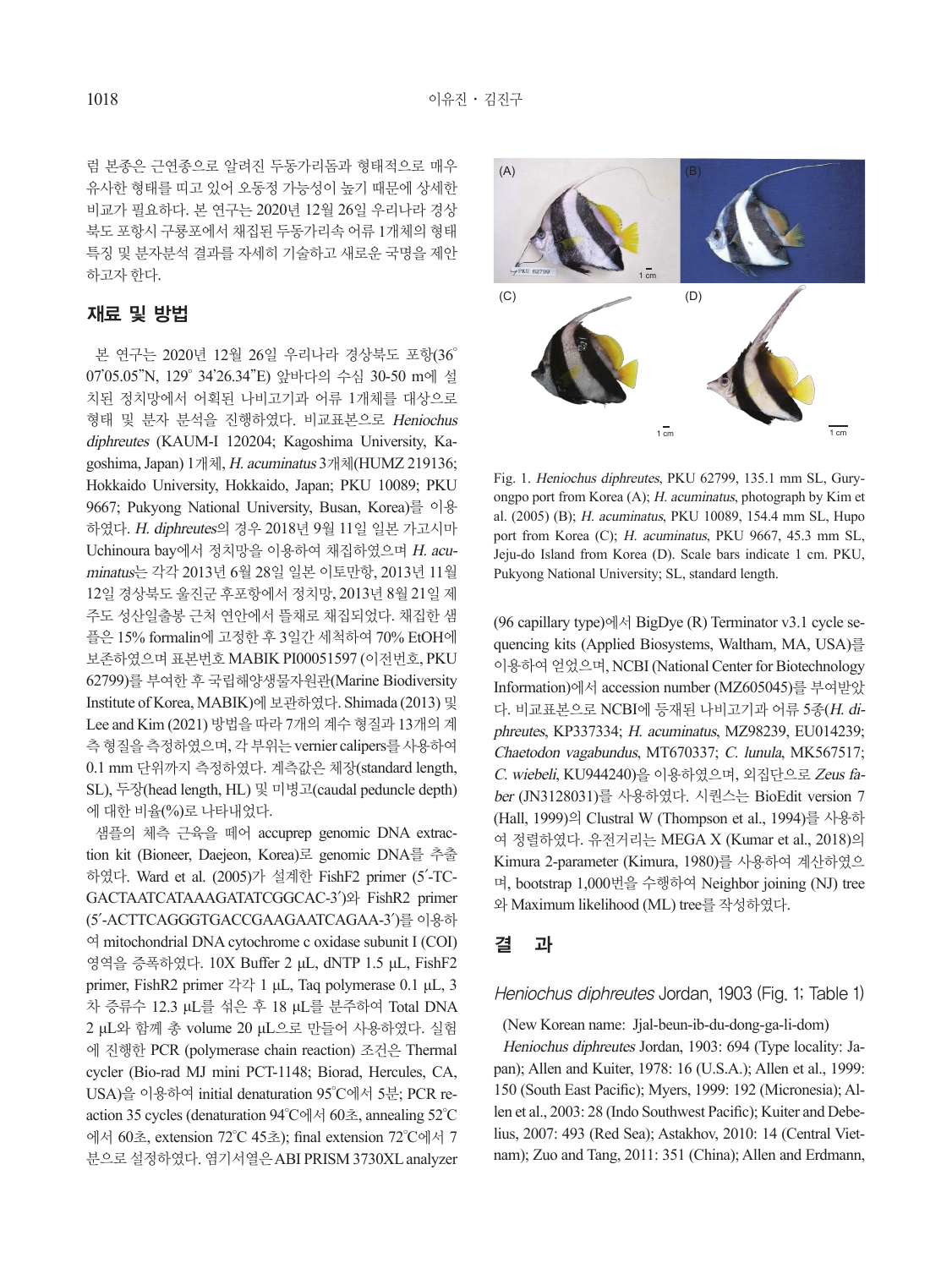2012: 539 (Indonesia); Shimada, 2013: 991 (Japan); Bergbauer and Kirschner, 2014: 157 (Indo-Pacific); Daly et al., 2018: 4 (Seychelles); Psomadakis et al., 2019: 513 (Myanmar)

Heniochus macrolepidotus (not of Linnaeus): Jordan and Fowler, 1902: 542 (Japan)

Heniochus acuminatus (not of Linnaeus): Kim et al., 2005: 351 (Southern sea of Korea)

## 관찰표본

표본번호 MABIK PI00051597 (이전번호: PKU 62799) 1개 체, 전장 158.47 mm, 경상북도 포항시 구룡포 수심 30-50 m, 2020년 12월 26일, 정치망, 채집자 채숙자.

## 비교표본

Heniochus diphreutes KAUM-I 120204, 1개체, 전장 67.8 mm, 일본 가고시마 Uchinoura Bay, 2018년 9월 11일, 가고시 마 대학교 소장 표본.

Heniochus acuminatus PKU 10089, 1개체, 전장 194.29 mm, 경상북도 울진군 후포항, 2013년 11월 12일, 정치망으로 채집, 채집자 김진구; PKU 9667, 1개체, 체장 45.3 mm, 2013년 8월 21일, 제주도 성산일출봉, 뜰채로 채집; HUMZ 219136, 1개체, 체장 152.9 mm, 일본 이토만항, 2013년 6월 28일, 홋카이도 대

| Morphological character      | H. diphreutes              |                             |                          |                | H. acuminatus    |                       |
|------------------------------|----------------------------|-----------------------------|--------------------------|----------------|------------------|-----------------------|
|                              | <b>MABIK</b><br>PI00051597 | Jordan and<br>Fowler (1902) | Zuo and Tang<br>(2011)   | KAUM-I 120204  | <b>PKU 10089</b> | <b>HUMZ</b><br>219136 |
| Standard length (mm)         | 135.1                      | $\overline{a}$              | 53.6-135.9               | 67.8           | 154.4            | 152.9                 |
| Counts                       |                            |                             |                          |                |                  |                       |
| Rows of teeth                | $\overline{2}$             |                             | $2 - 3$                  | $\overline{2}$ | 6                | 5                     |
| Dorsal fin rays              | XII, 23                    | XII, 23                     | XII, 23-24               | XII, 23        | XI, 24           | XI, 24                |
| Anal fin rays                | III, 17                    | <b>III, 17</b>              | III, 16-18               | III, 17        | III, 17          | III, 17               |
| Pectoral fin rays            | 16                         | I, 16                       | $17 - 18$                | 16             | 16               | 16                    |
| Pelvic fin rays              | I, 5                       | I, 5                        | I, 5                     | I, 5           | I, 5             | I, 5                  |
| Caudal fin rays              | 20                         | $\overline{\phantom{a}}$    | $\overline{\phantom{0}}$ | 21             | 17               | 17                    |
| LLp                          | 46                         |                             |                          | 51             | 51               | 51                    |
| In standard length (%)       |                            |                             |                          |                |                  |                       |
| Head length                  | 31.0                       | 33.3                        | 31.0-36.9                | 34.4           | 42.6             | 33.0                  |
| Eye diameter                 | 14.7                       | ÷                           |                          | 11.9           | 17.6             | 9.5                   |
| Interorbital width           | 11.0                       | $\overline{\phantom{a}}$    |                          | 8.8            | 15.0             | 10.1                  |
| Snout length                 | 10.4                       | $\overline{a}$              |                          | 11.4           | 13.2             | 13.6                  |
| Body depth                   | 69.8                       | 62.5                        | 58.8-75.8                | 77.6           | 63.5             | 70.0                  |
| Predorsal length             | 55.5                       | $\overline{a}$              |                          | 49.1           | 58.1             | 59.1                  |
| Preanal length               | 72.3                       | ÷                           |                          | 75.6           | 70.1             | 76.1                  |
| Prepelvic length             | 47.7                       |                             |                          | 45.0           | 48.0             | 44.3                  |
| Prepectoral length           | 38.9                       |                             |                          | 35.5           | 42.7             | 35.0                  |
| Pectoral fin length          | 28.5                       |                             |                          | 29.7           | 26.9             | 32.3                  |
| Dorsal fin length            | 66.3                       |                             |                          | 79.4           | 58.3             | 73.7                  |
| Caudal fin length            | 18.4                       |                             |                          | 22.8           | 24.4             | 20.9                  |
| In head length (%)           |                            |                             |                          |                |                  |                       |
| Snout length                 | 33.5                       |                             | 24.8-34.6                | 33.1           | 38.4             | 41.1                  |
| Eye diameter                 | 34.5                       |                             | 32.3-37.9                | 34.6           | 30.4             | 35.5                  |
| Interorbital width           | 29.4                       |                             | 28.2-36.5                | 25.7           | 29.3             | 30.6                  |
| Caudal peduncle depth        | 27.3                       |                             |                          | 32.2           | 22.8             | 28.7                  |
| In caudal peduncle depth (%) |                            |                             |                          |                |                  |                       |
| Caudal peduncle length       | 78.1                       |                             | 40.0-63.3                | 51.1           | 65.0             | 56.0                  |

Table 1. Comparison of counts and measurements of Heniochus diphreutes and H. acuminatus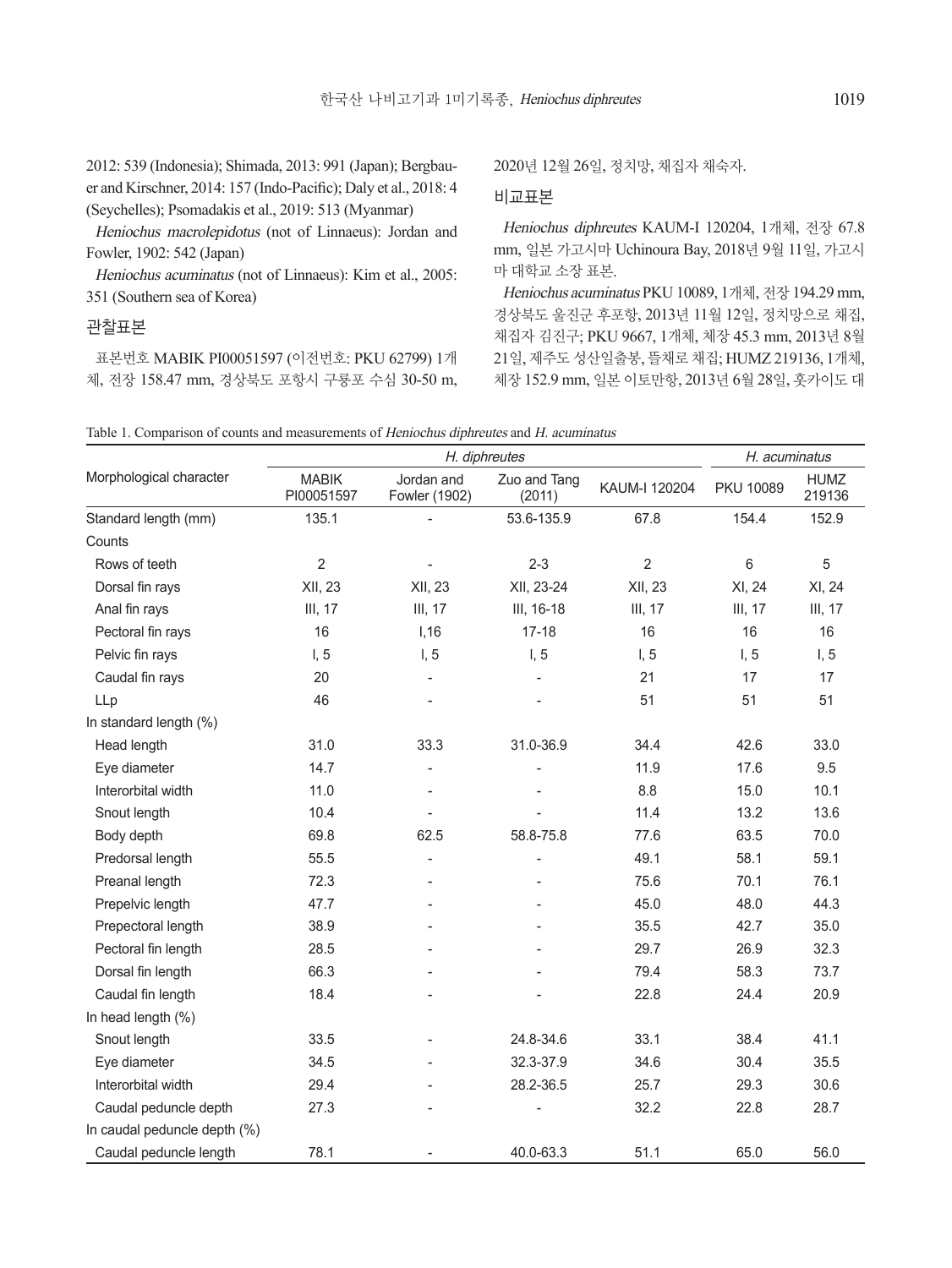

Fig. 2. Diagrams showing rows of teeth. A, Heniochus diphreutes; B, H. acuminatus.

학교 소장 표본.

#### 기재

계측 및 계수형질은 Table 1에 나타내었다. 머리와 몸은 매우 측편되어 있다. 체장 대비 체고가 높으며 마름모 형태를 보인 *Heniochus diphreutes* (KP337334) 다. 입이 매우 작고 주둥이는 뾰족하며 비교적 짧은 편이다. <mark>이</mark> 빨은 강모로 이루어진 빗니형태이며, 2열로 이루어져 있다(Fig. 2). 눈은 몸에 비해 적당하며, 원형에 가깝다. 눈 바로 앞쪽에 콧 구멍이 위치해 있다. 아가미뚜껑부터 배지느러미 기점까지 <mark>이</mark> 르는 흉부는 매우 굴곡진다. 주둥이에서 등지느러미 기점까지 이르는 두정부는 경사가 매우 급하다. 전새개골에는 극이 존재 하지 않는다. 측선은 1개이며, 새개부 바로 뒤부터 시작하여 꼬 *Zeus faber* (JN3128031) 리자루까지 연속적으로 이어져 있다. 측선 상부 비늘은 작고 매 우 촘촘하나, 측선 하부에 위치한 비늘은 큰 편이며 모두 빗비늘 로 이루어져 있다. 상횡렬린은 10개, 하횡렬린은 23개이며, 측 선 비늘 수는 46개이다. 등지느러미는 가슴지느러미 약간 앞쪽 에서 시작하여 네번째 등지느러미 극조가 길게 신장되어 꼬리 자루까지 뻗어 있다. 등지느러미는 극조 12개, 연조는 23개이 며, 극조부는 비늘로 덮여 있다. 극조부와 연조부는 부드럽게 이어져 있다. 가슴지느러미 말단은 뒷지느러미 기점까지 도달 하지 못한다. 뒷지느러미는 극조 3개, 연조 17개이며, 중간부로 갈수록 점점 길어지며 후단부로 갈수록 다시 짧아지는 삼각형 모양을 하고 있다. 꼬리자루는 짧으며, 꼬리지느러미는 약간 둥 근 절단형이다.

### 체색

신선할 때, 몸과 머리는 전체적으로 흰색을 띠며, 눈 위에 어두 운 검은색 줄무늬가 나 있다. 체측에는 2개의 커다란 검은색 줄 무늬가 있으며, 그 사이는 희다. 가슴지느러미, 등지느러미 연조 부와 꼬리지느러미는 노란빛을 띠고, 배지느러미는 완전히 검 다. 뒷지느러미 연조 중 가장 긴 부분을 기준으로 검은색 패턴과 흰색 패턴이 차지하는 비율이 거의 같다. 뒷지느러미 가장자리 는 어두운 색을 띤다.

## 분포

한국 동해(본 연구), 일본(Jordan, 1903), 중국(Zuo and Tang, 2011), 미크로네시아(Myers, 1999), 미얀마(Psomadakis et al.,



#### $0.10$

Fig. 3. Combined tree of Neighbor joining and Maximum likelihood showing relationships among our specimen (MZ605045), Heniochus diphreutes (KP337334), H. acuminatus (PKU 10089, MZ798239; EU014239), three species of Chaetodon (C. vagabundus, MT670337; C. lunula, MK567517; C. wiebeli, KU944240) and one outgroup (Zeus faber, JN3128031) in this analysis based on the mitochondrial DNA cytochrome c oxidase subunit I (COI) sequences. The numbers above branch indicate bootstrap values based on 1000 replications. The bar indicates a genetic distance.

2019), 인도네시아(Allen and Erdmann, 2012), 홍해(Kuiter and Debelius, 2007), 세이셸(Daly et al., 2018)에 분포한다.

## 분자동정

두동가리속 1개체의 분자검증을 위해 mtDNA COI 영역 613 bp을 확보하였다. NCBI에 등록된 나비고기과 5종(H. diphreutes, H. acuminatus, C. lunula, C. vagabundus, C. wiebeli)의 염기서열과 비교한 결과 본 종은 H. diphreutes와 100% 일치하였다. 한편 본 종은 동속 내 가장 유사한 두동가리돔(H. acuminatus)과 10.8%의 차이를 나타내었고, 나비고기속인 황줄나비고기(C. vagabundus)와 21.4%, 꼬리줄나비고기(C. wiebeli)와 23.9%, 룰나비고기(C. lunula)와 24.6%로 비교적 큰 유전적 차이를 보였다(Fig. 3).

## 고 찰

2020년 12월 26일 경상북도 포항시 구룡포에서 채집된 두동 가리속 1개체를 형태 및 분자로 분석한 결과, H. diphreutes로 동정되었다. 본 종은 측선이 꼬리자루까지 끊기지 않고 완전히 이어지며, 등지느러미의 4번째 극조가 길게 신장되어 있는 점 에서 두동가리속(Heniochus)으로 분류된다(Burgress, 2003). 나아가, 두정부에 있는 검은색 줄무늬가 눈을 가로지르지 않 고 눈 주변에서 끝나는 점, 치열이 2개, 뒷지느러미가 각진 형 태, 검은색 패턴이 뒷지느러미 연조의 가장 긴 부분까지 도달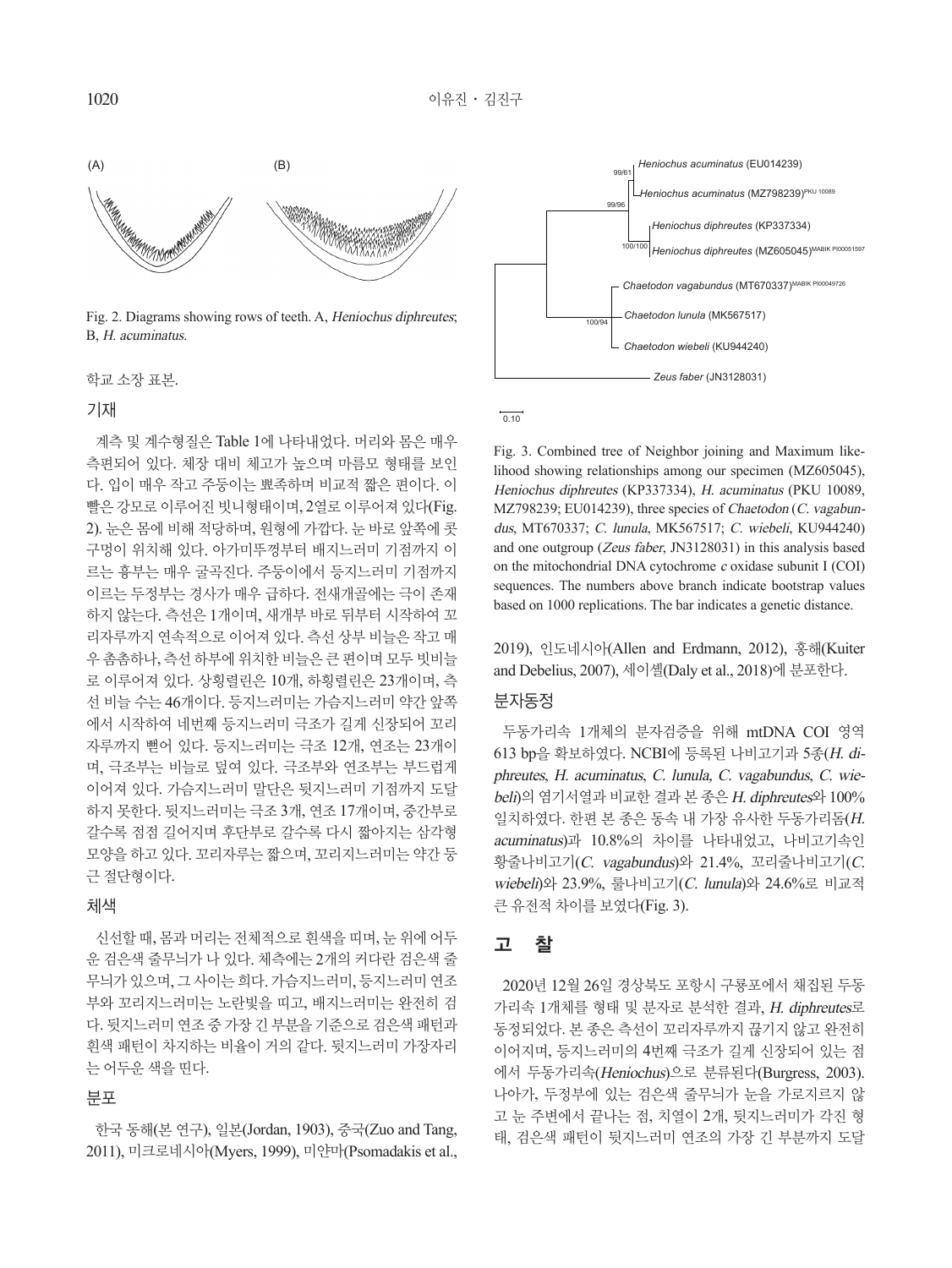하는 점에서 H. diphreutes로 동정되었다. 본 종을 원기재(Jordan and Fowler, 1902; Jordan, 1903), Zuo and Tang (2011), KAUM-I 120204의 계수형질과 비교한 결과 잘 일치하였으 나, 일부 계측형질에서는 유의한 차이를 보였다(Table 1). Zuo and Tang (2011)과 KAUM-I 120204는 미병고에 대한 미병장 비율이 40-51%인 반면, 본 종은 78%로 큰 차이를 보였다. 이 러한 차이가 종내 개체 변이 수준인지를 확인하기 위해 향후 더 많은 개체를 대상으로 면밀한 추가 연구가 필요하다. 본 종 은 Jordan and Fowler (1902)에 의해 처음 보고되었는데 당시 Heniochus macrolepidotus로 잘못 동정되었으며 이후 Jordan (1903)에 의해 H. diphreutes 신종으로 정리되었다. 한편, H. macrolepidotus는 Burgess (1978)에 의해 두동가리돔, H. acuminatus의 동종이명으로 처리되었다. 국내 보고된 두동가리속 (Heniochus) 어류에는 두동가리돔(H. acuminatus)과 돛대돔 (H. chrysostomus)의 2종이 알려져 있다(MABIK, 2021). 이중 두동가리돔은 H. diphreutes와 길게 신장된 등지느러미 4번째 극조, 눈 위까지 오는 검은 줄무늬, 체측에 커다란 두 개의 검은 색 줄무늬를 가지는 점에서 구분이 어렵다. 나아가 두 종은 가슴 지느러미, 등지느러미 연조와 꼬리지느러미의 계수가 모두 중 복되고, 체색에서도 매우 닮아 있다. 이러한 두 종의 형태적 유 사성은 간혹 오동정을 야기시켰다. Mori and Uchida (1934)가 H. diphreutes를 최초 보고하였으나, 이후 재검토를 통해 Mori (1952)에 의해 H. acuminatus로 정정되었다. 하지만 해당 문헌 들은 목록으로만 명시되어 있고 자세한 형태 기재가 없기 때문 에 어떤 형질로 인해 재동정되었는가는 알 수 없다. 그러나, H. diphreutes와 두동가리돔(H. acuminatus)은 주둥이 길이, 치열 수(Fig. 2), 등지느러미 극조수 및 뒷지느러미 패턴으로 구분할 수 있다. 구체적으로, H. diphreutes는 12-13개(주로 12개)의 등 지느러미 극조를 가지는 반면, 두동가리돔은 11-12개(주로 11 개)를 가진다. H. diphreutes는 뒷지느러미 연조부가 각진 형태 를 하고 있는 반면, 두동가리돔은 둥근 형태를 보인다. 또한, H. diphreutes는 검은색 패턴이 뒷지느러미 연조의 절반 이상을 차 지하는 반면, 두동가리돔은 검은색 패턴이 뒷지느러미 연조의 절반 미만을 차지하는 점에서 구분 가능하다(Shimada, 2013). 이러한 특징을 근거로 하여, Kim et al. (2005)의 두동가리돔(H. acuminatus)은 주둥이 길이가 짧고, 뒷지느러미 연조부가 각져 있으며, 12개의 등지느러미 극조를 가지고, 검은색 패턴이 연조 부의 가장 긴 부분에 도달하는 점 등에서 H. diphreutes를 두동 가리돔으로 잘못 동정한 것으로 추정된다(Fig. 1). 두 종을 구분 할 수 있는 명확한 형태적 특징이 존재함에도 불구하고 여전히 분류학적 혼란이 존재하는 이유는 계수형질을 제외하고는 개 체 크기에 따라 형질 발현 정도가 많이 차이나기 때문으로 보인 다. 일부의 경우 유어 시기부터 뒷지느러미 패턴과 모양에서 구 분할 수 있는 개체들이 있으나, 대부분 유어 및 미성어 시기에 는 주둥이 길이에서 차이가 잘 나타나지 않으며 머리의 배쪽 외 곽선이 발달하지 않고 나비고기과 특성상 입이 매우 작으므로

현미경의 도움 없이는 치열 수를 제대로 확인할 수 없어 오동정 이 빈번히 발생하는 것으로 사료된다. H. diphreutes는 두동가 리돔과 형태적으로는 유사하지만, 분자 및 생태에서 잘 구분되 는 특징을 보인다. MtDNA COI 영역 613 bp를 비교한 결과, H. diphreutes와 유전적으로 100% 일치하여 형태 동정 결과를 지 지해 주었으며, 두동가리돔과는 10.8%로 확연히 구분되었다. 뿐만아니라, 두동가리돔은 단독생활 또는 소수의 무리를 형성 하여 저서무척추동물을 섭이하는 반면, H. diphreutes는 거대한 무리를 지어 부유성 플랑크톤을 섭이한다(Allen et al., 1999). 본종의 신국명으로 두동가리돔보다 짧은 주둥이길이를 가지는 특징에 의거 "짧은입두동가리돔"을 제안한다.

## 사 사

현장에서 시료 채집에 도움을 주신 채숙자님(포항 죽도시장), 비교 표본을 제공해 주신 Tashiro 박사님(일본 홋카이도대학 교), Motommura 박사님(일본 가고시마대학교), 논문을 세심 하게 검토해주신 세 분 심사위원께 감사드립니다. 이 논문은 2021년 국립해양생물자원관(2021M01100) 및 해양수산과학 기술진흥원(관상어 전자도감 개발, 20200470)의 재원으로 수 행된 연구입니다.

## References

- Allen G, Swainston R and Ruse J. 1999. Marine fishes of South-East Asia. Periplus Editions Ltd., Singapore, 148-150.
- Allen GR and Erdmann MV. 2012. Reef fishes of the East Indies, volumes II. Tropical Reef Research, Perth, Australia, 516-541.
- Allen GR and Kuiter RH. 1978. *Heniochus diphreutes* Jordan, a valid species of butterflyfish (Chaetodontidae) from the Indo-West Pacific. J R Soc West Aust 61, 11-18.
- Allen GR, Steene R, Humann P and DeLoach N. 2003. Reef fish identification tropical Pacific. New World Publications Inc., Jacksonville, FL, U.S.A., 16-29.
- Astakhov DA. 2010. Annotated list of species of the family Chaetodontidae (Actinopterygii, Perciformes) from Nha Trang bay (South China Sea, Central Vietnam). J Ichthyol 50, 914-931. http://doi.org/10.1134/S0032945210100024.
- Bergbauer M and Kirschner M. 2014. Reef fishes of the Indopacific. John Beaufoy Publishing, Singapore, 143-158.
- Burgess WE. 1978. Butterflyfishes of the world; a monograph of the family Chaetodontidae. T.F.H. Publ Inc, Neptune, NJ, U.S.A., 223.
- Burgess WE. 2003. Chaetodontidae. In: FAO species identification guide for fishery purposes. The living marine resources of the Western Central Atlantic. Vol. 3: Bony fishes part 2 (Opistognathidae to Molidae). Carpenter KE and Niem VH, eds. Norfolk, VA, U.S.A., 1663-1672.
- Cuvier G and Valenciennes A. 1831. Histoire naturelle des